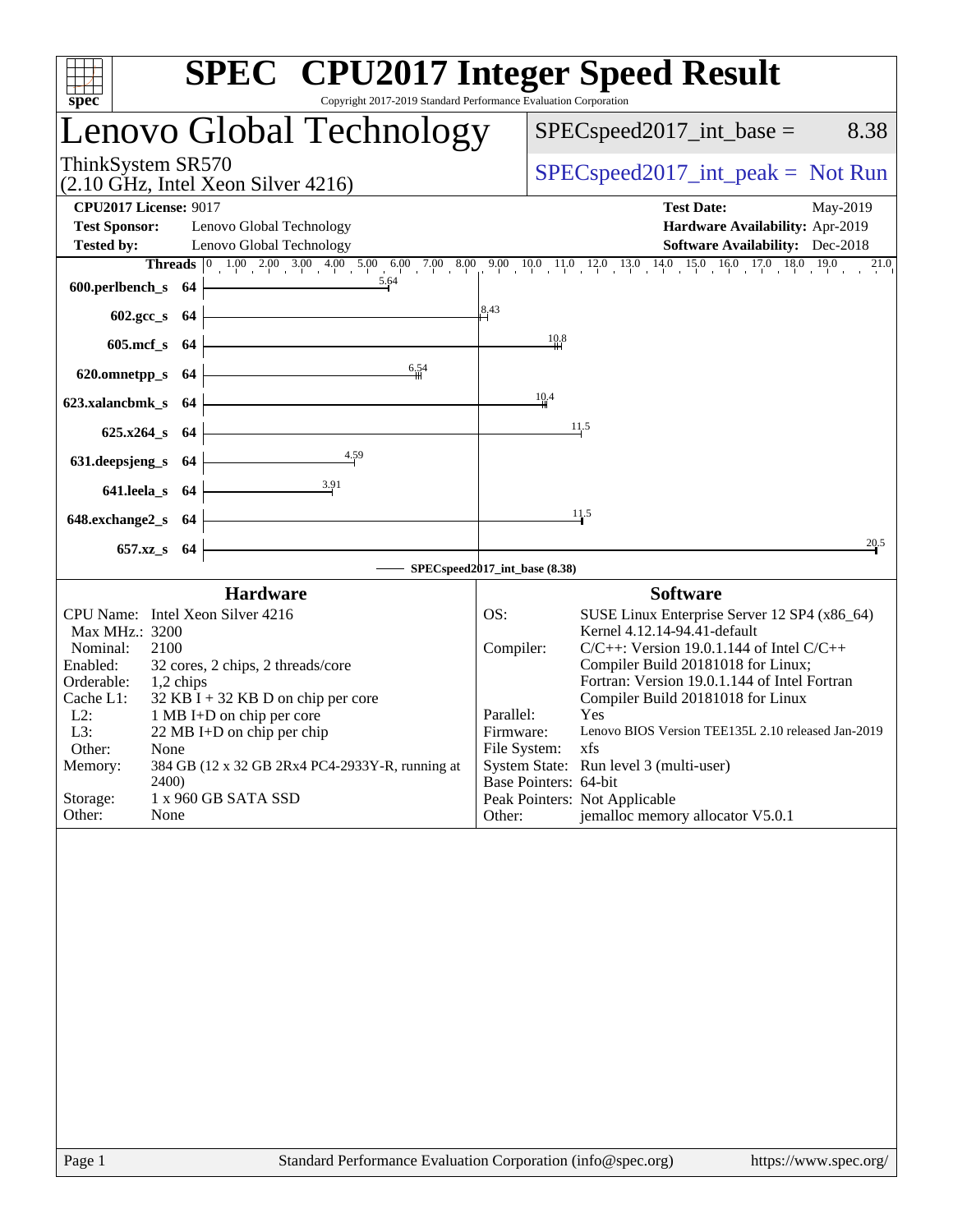

### Lenovo Global Technology

 $SPEC speed2017\_int\_base =$  8.38

(2.10 GHz, Intel Xeon Silver 4216)

ThinkSystem SR570<br>  $SPEC speed2017\_int\_peak = Not Run$ 

**[Test Sponsor:](http://www.spec.org/auto/cpu2017/Docs/result-fields.html#TestSponsor)** Lenovo Global Technology **[Hardware Availability:](http://www.spec.org/auto/cpu2017/Docs/result-fields.html#HardwareAvailability)** Apr-2019

**[CPU2017 License:](http://www.spec.org/auto/cpu2017/Docs/result-fields.html#CPU2017License)** 9017 **[Test Date:](http://www.spec.org/auto/cpu2017/Docs/result-fields.html#TestDate)** May-2019 **[Tested by:](http://www.spec.org/auto/cpu2017/Docs/result-fields.html#Testedby)** Lenovo Global Technology **[Software Availability:](http://www.spec.org/auto/cpu2017/Docs/result-fields.html#SoftwareAvailability)** Dec-2018

### **[Results Table](http://www.spec.org/auto/cpu2017/Docs/result-fields.html#ResultsTable)**

|                                    | <b>Base</b>    |                |       |                | <b>Peak</b> |                |       |                |                |              |                |              |                |              |
|------------------------------------|----------------|----------------|-------|----------------|-------------|----------------|-------|----------------|----------------|--------------|----------------|--------------|----------------|--------------|
| <b>Benchmark</b>                   | <b>Threads</b> | <b>Seconds</b> | Ratio | <b>Seconds</b> | Ratio       | <b>Seconds</b> | Ratio | <b>Threads</b> | <b>Seconds</b> | <b>Ratio</b> | <b>Seconds</b> | <b>Ratio</b> | <b>Seconds</b> | <b>Ratio</b> |
| $600.$ perlbench $\mathsf{S}$      | 64             | 314            | 5.65  | 315            | 5.63        | 315            | 5.64  |                |                |              |                |              |                |              |
| $602.\text{gcc}\_\text{s}$         | 64             | 461            | 8.65  | 475            | 8.38        | 472            | 8.43  |                |                |              |                |              |                |              |
| $605$ .mcf s                       | 64             | 433            | 10.9  | 441            | 10.7        | 438            | 10.8  |                |                |              |                |              |                |              |
| 620.omnetpp_s                      | 64             | 249            | 6.54  | 252            | 6.48        | 246            | 6.63  |                |                |              |                |              |                |              |
| 623.xalancbmk s                    | 64             | 136            | 10.4  | 137            | 10.3        | 136            | 10.4  |                |                |              |                |              |                |              |
| 625.x264 s                         | 64             | 153            | 11.5  | 153            | 11.5        | 153            | 11.5  |                |                |              |                |              |                |              |
| 631.deepsjeng_s                    | 64             | 312            | 4.59  | 312            | 4.59        | 312            | 4.60  |                |                |              |                |              |                |              |
| 641.leela s                        | 64             | 436            | 3.91  | 436            | 3.91        | 436            | 3.91  |                |                |              |                |              |                |              |
| 648.exchange2_s                    | 64             | 255            | 11.5  | 255            | 11.5        | 255            | 11.5  |                |                |              |                |              |                |              |
| $657.xz$ s                         | 64             | 302            | 20.5  | 301            | 20.5        | 302            | 20.5  |                |                |              |                |              |                |              |
| $SPECspeed2017$ int base =<br>8.38 |                |                |       |                |             |                |       |                |                |              |                |              |                |              |

**[SPECspeed2017\\_int\\_peak =](http://www.spec.org/auto/cpu2017/Docs/result-fields.html#SPECspeed2017intpeak) Not Run**

Results appear in the [order in which they were run.](http://www.spec.org/auto/cpu2017/Docs/result-fields.html#RunOrder) Bold underlined text [indicates a median measurement.](http://www.spec.org/auto/cpu2017/Docs/result-fields.html#Median)

#### **[Operating System Notes](http://www.spec.org/auto/cpu2017/Docs/result-fields.html#OperatingSystemNotes)**

Stack size set to unlimited using "ulimit -s unlimited"

### **[General Notes](http://www.spec.org/auto/cpu2017/Docs/result-fields.html#GeneralNotes)**

Environment variables set by runcpu before the start of the run: KMP AFFINITY = "granularity=fine, scatter" LD\_LIBRARY\_PATH = "/home/cpu2017-1.0.5-ic19.0u1/lib/intel64" LD\_LIBRARY\_PATH = "\$LD\_LIBRARY\_PATH:/home/cpu2017-1.0.5-ic19.0u1/je5.0.1-64" OMP\_STACKSIZE = "192M" Binaries compiled on a system with 1x Intel Core i9-7900X CPU + 32GB RAM memory using Redhat Enterprise Linux 7.5 Transparent Huge Pages enabled by default Prior to runcpu invocation Filesystem page cache synced and cleared with: sync; echo 3> /proc/sys/vm/drop\_caches NA: The test sponsor attests, as of date of publication, that CVE-2017-5754 (Meltdown) is mitigated in the system as tested and documented. Yes: The test sponsor attests, as of date of publication, that CVE-2017-5753 (Spectre variant 1) is mitigated in the system as tested and documented. Yes: The test sponsor attests, as of date of publication, that CVE-2017-5715 (Spectre variant 2) is mitigated in the system as tested and documented. Yes: The test sponsor attests, as of date of publication, that CVE-2018-3640 (Spectre variant 3a) is mitigated in the system as tested and documented. Yes: The test sponsor attests, as of date of publication, that CVE-2018-3639 (Spectre variant 4) is mitigated in the system as tested and documented. jemalloc, a general purpose malloc implementation built with the RedHat Enterprise 7.5, and the system compiler gcc 4.8.5 **(Continued on next page)**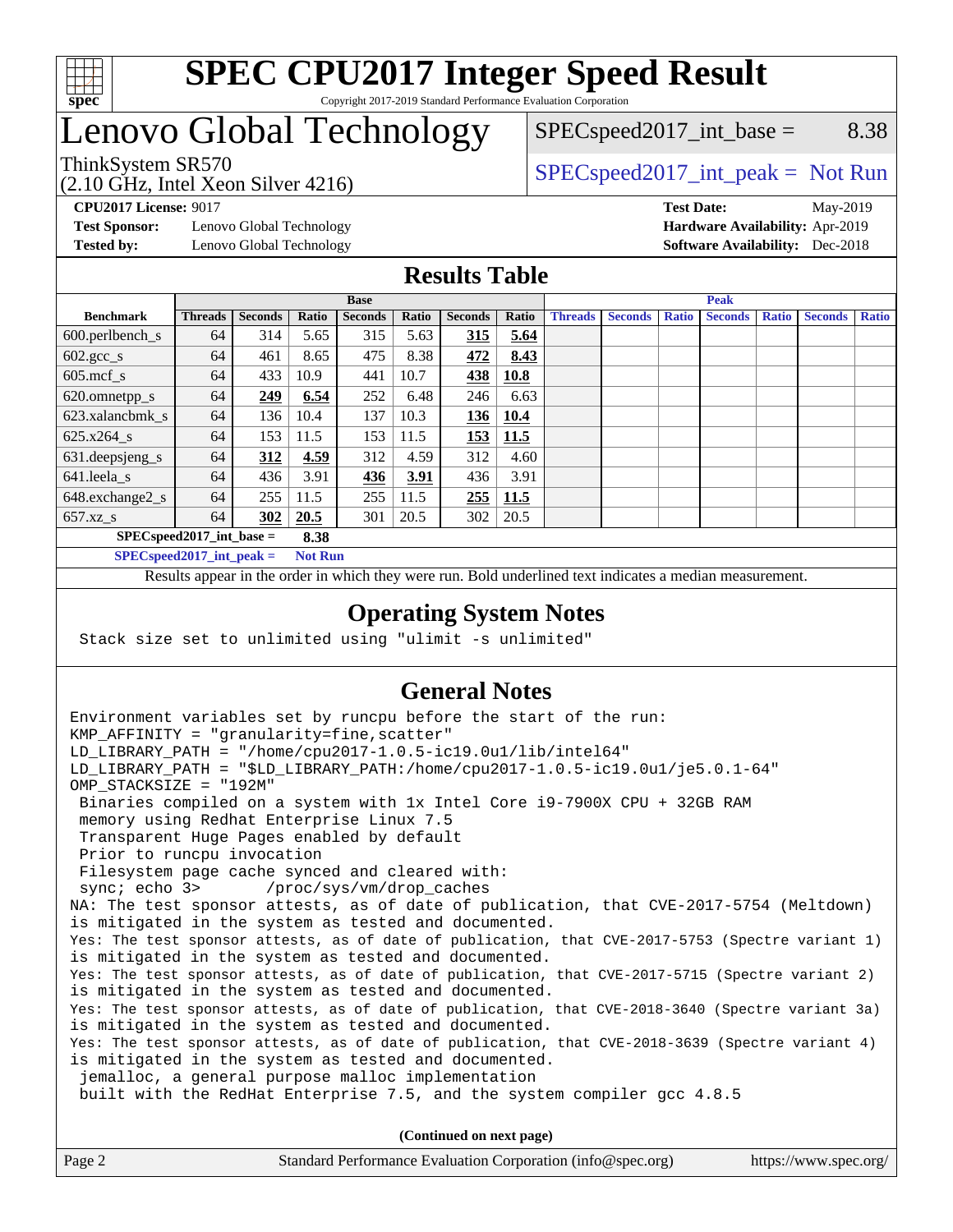

# **[SPEC CPU2017 Integer Speed Result](http://www.spec.org/auto/cpu2017/Docs/result-fields.html#SPECCPU2017IntegerSpeedResult)**

Copyright 2017-2019 Standard Performance Evaluation Corporation

### Lenovo Global Technology

ThinkSystem SR570<br>  $(2.10 \text{ GHz} \text{ Intel } \text{Yoon } \text{Silvar } 4216)$  [SPECspeed2017\\_int\\_peak =](http://www.spec.org/auto/cpu2017/Docs/result-fields.html#SPECspeed2017intpeak) Not Run

 $SPEC speed2017\_int\_base =$  8.38

(2.10 GHz, Intel Xeon Silver 4216)

**[Test Sponsor:](http://www.spec.org/auto/cpu2017/Docs/result-fields.html#TestSponsor)** Lenovo Global Technology **[Hardware Availability:](http://www.spec.org/auto/cpu2017/Docs/result-fields.html#HardwareAvailability)** Apr-2019 **[Tested by:](http://www.spec.org/auto/cpu2017/Docs/result-fields.html#Testedby)** Lenovo Global Technology **[Software Availability:](http://www.spec.org/auto/cpu2017/Docs/result-fields.html#SoftwareAvailability)** Dec-2018

**[CPU2017 License:](http://www.spec.org/auto/cpu2017/Docs/result-fields.html#CPU2017License)** 9017 **[Test Date:](http://www.spec.org/auto/cpu2017/Docs/result-fields.html#TestDate)** May-2019

### **[General Notes \(Continued\)](http://www.spec.org/auto/cpu2017/Docs/result-fields.html#GeneralNotes)**

sources available from jemalloc.net or <https://github.com/jemalloc/jemalloc/releases>

### **[Platform Notes](http://www.spec.org/auto/cpu2017/Docs/result-fields.html#PlatformNotes)**

| BIOS configuration:                              |                                                                                    |                       |
|--------------------------------------------------|------------------------------------------------------------------------------------|-----------------------|
| Choose Operating Mode set to Maximum Performance |                                                                                    |                       |
| Choose Operating Mode set to Custom Mode         |                                                                                    |                       |
| Memory Power Management set to Automatic         |                                                                                    |                       |
| CPU P-state Control set to Cooperative           |                                                                                    |                       |
| MONITOR/MWAIT set to Enable                      |                                                                                    |                       |
|                                                  | Sysinfo program /home/cpu2017-1.0.5-ic19.0ul/bin/sysinfo                           |                       |
|                                                  | Rev: r5974 of 2018-05-19 9bcde8f2999c33d61f64985e45859ea9                          |                       |
| running on linux-dl3d Thu May 9 17:47:51 2019    |                                                                                    |                       |
|                                                  | SUT (System Under Test) info as seen by some common utilities.                     |                       |
| For more information on this section, see        |                                                                                    |                       |
|                                                  | https://www.spec.org/cpu2017/Docs/config.html#sysinfo                              |                       |
| From /proc/cpuinfo                               |                                                                                    |                       |
|                                                  | model name : Intel(R) Xeon(R) Silver 4216 CPU @ 2.10GHz                            |                       |
| "physical id"s (chips)<br>2                      |                                                                                    |                       |
| 64 "processors"                                  |                                                                                    |                       |
|                                                  | cores, siblings (Caution: counting these is hw and system dependent. The following |                       |
|                                                  | excerpts from /proc/cpuinfo might not be reliable. Use with caution.)              |                       |
| cpu cores $: 16$                                 |                                                                                    |                       |
| siblings : 32                                    |                                                                                    |                       |
|                                                  | physical 0: cores 0 1 2 3 4 5 6 7 8 9 10 11 12 13 14 15                            |                       |
|                                                  | physical 1: cores 0 1 2 3 4 5 6 7 8 9 10 11 12 13 14 15                            |                       |
| From 1scpu:                                      |                                                                                    |                       |
| Architecture:                                    | x86 64                                                                             |                       |
| $CPU$ op-mode( $s$ ):                            | $32$ -bit, $64$ -bit                                                               |                       |
| Byte Order:                                      | Little Endian                                                                      |                       |
| CPU(s):                                          | 64                                                                                 |                       |
| $On$ -line CPU $(s)$ list:                       | $0 - 63$                                                                           |                       |
| Thread( $s$ ) per core:                          | $\overline{2}$                                                                     |                       |
| $Core(s)$ per socket:                            | 16                                                                                 |                       |
| Socket(s):                                       | $\overline{2}$                                                                     |                       |
| NUMA $node(s):$                                  | $\mathfrak{D}$                                                                     |                       |
| Vendor ID:                                       | GenuineIntel                                                                       |                       |
| CPU family:                                      | 6                                                                                  |                       |
| Model:                                           | 85                                                                                 |                       |
| Model name:                                      | $Intel(R)$ Xeon $(R)$ Silver 4216 CPU @ 2.10GHz                                    |                       |
| Stepping:                                        | 6                                                                                  |                       |
| CPU MHz:                                         | 2100.000                                                                           |                       |
| $CPU$ max $MHz$ :                                | 3200.0000                                                                          |                       |
|                                                  |                                                                                    |                       |
|                                                  | (Continued on next page)                                                           |                       |
| Page 3                                           | Standard Performance Evaluation Corporation (info@spec.org)                        | https://www.spec.org/ |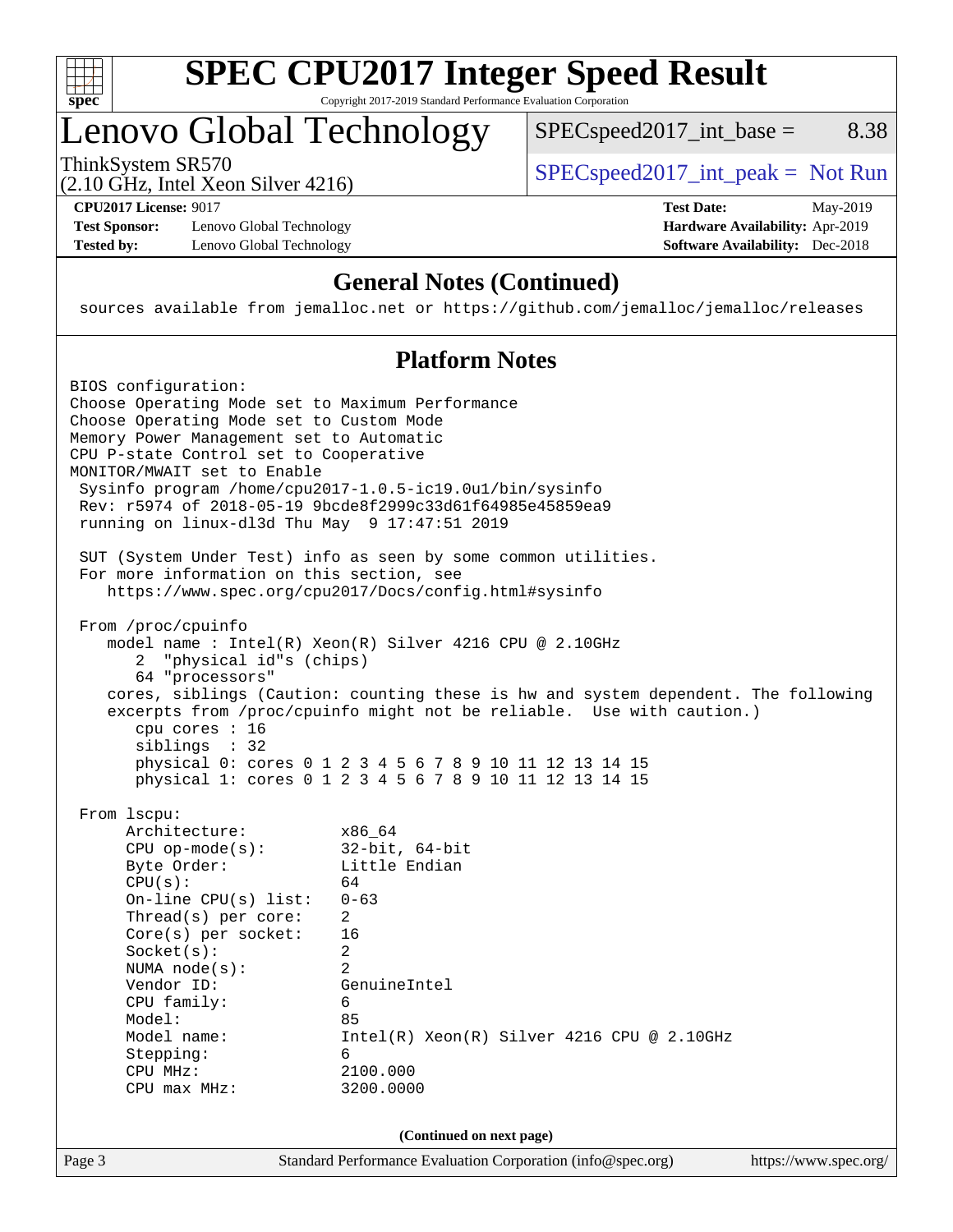

# **[SPEC CPU2017 Integer Speed Result](http://www.spec.org/auto/cpu2017/Docs/result-fields.html#SPECCPU2017IntegerSpeedResult)**

Copyright 2017-2019 Standard Performance Evaluation Corporation

Lenovo Global Technology

 $SPEC speed2017\_int\_base =$  8.38

(2.10 GHz, Intel Xeon Silver 4216)

ThinkSystem SR570<br>  $(2.10 \text{ GHz} \text{ Intel } \text{Yoon } \text{Silvar } 4216)$  [SPECspeed2017\\_int\\_peak =](http://www.spec.org/auto/cpu2017/Docs/result-fields.html#SPECspeed2017intpeak) Not Run

#### **[CPU2017 License:](http://www.spec.org/auto/cpu2017/Docs/result-fields.html#CPU2017License)** 9017 **[Test Date:](http://www.spec.org/auto/cpu2017/Docs/result-fields.html#TestDate)** May-2019

**[Test Sponsor:](http://www.spec.org/auto/cpu2017/Docs/result-fields.html#TestSponsor)** Lenovo Global Technology **[Hardware Availability:](http://www.spec.org/auto/cpu2017/Docs/result-fields.html#HardwareAvailability)** Apr-2019 **[Tested by:](http://www.spec.org/auto/cpu2017/Docs/result-fields.html#Testedby)** Lenovo Global Technology **[Software Availability:](http://www.spec.org/auto/cpu2017/Docs/result-fields.html#SoftwareAvailability)** Dec-2018

### **[Platform Notes \(Continued\)](http://www.spec.org/auto/cpu2017/Docs/result-fields.html#PlatformNotes)**

| CPU min MHz:                                                                                                                                                      | 800.0000                                                                                                                                                                                                                                                                  |
|-------------------------------------------------------------------------------------------------------------------------------------------------------------------|---------------------------------------------------------------------------------------------------------------------------------------------------------------------------------------------------------------------------------------------------------------------------|
| BogoMIPS:                                                                                                                                                         | 4200.00                                                                                                                                                                                                                                                                   |
| Virtualization:                                                                                                                                                   | $VT - x$                                                                                                                                                                                                                                                                  |
| Lld cache:                                                                                                                                                        | 32K                                                                                                                                                                                                                                                                       |
| Lli cache:                                                                                                                                                        | 32K                                                                                                                                                                                                                                                                       |
| $L2$ cache:                                                                                                                                                       | 1024K                                                                                                                                                                                                                                                                     |
| L3 cache:                                                                                                                                                         | 22528K                                                                                                                                                                                                                                                                    |
| NUMA $node0$ $CPU(s):$                                                                                                                                            | $0 - 15, 32 - 47$                                                                                                                                                                                                                                                         |
| NUMA nodel CPU(s):                                                                                                                                                | $16 - 31, 48 - 63$                                                                                                                                                                                                                                                        |
| Flags:                                                                                                                                                            | fpu vme de pse tsc msr pae mce cx8 apic sep mtrr pge mca cmov                                                                                                                                                                                                             |
|                                                                                                                                                                   | pat pse36 clflush dts acpi mmx fxsr sse sse2 ss ht tm pbe syscall nx pdpelgb rdtscp                                                                                                                                                                                       |
|                                                                                                                                                                   | lm constant_tsc art arch_perfmon pebs bts rep_good nopl xtopology nonstop_tsc cpuid                                                                                                                                                                                       |
|                                                                                                                                                                   | aperfmperf pni pclmulqdq dtes64 monitor ds_cpl vmx smx est tm2 ssse3 sdbg fma cx16                                                                                                                                                                                        |
|                                                                                                                                                                   | xtpr pdcm pcid dca sse4_1 sse4_2 x2apic movbe popcnt tsc_deadline_timer aes xsave                                                                                                                                                                                         |
|                                                                                                                                                                   | avx f16c rdrand lahf_lm abm 3dnowprefetch cpuid_fault epb cat_13 cdp_13                                                                                                                                                                                                   |
|                                                                                                                                                                   | invpcid_single ssbd mba ibrs ibpb stibp tpr_shadow vnmi flexpriority ept vpid                                                                                                                                                                                             |
|                                                                                                                                                                   | fsgsbase tsc_adjust bmil hle avx2 smep bmi2 erms invpcid rtm cqm mpx rdt_a avx512f                                                                                                                                                                                        |
|                                                                                                                                                                   | avx512dq rdseed adx smap clflushopt clwb intel_pt avx512cd avx512bw avx512vl                                                                                                                                                                                              |
|                                                                                                                                                                   | xsaveopt xsavec xgetbvl xsaves cqm_llc cqm_occup_llc cqm_mbm_total cqm_mbm_local                                                                                                                                                                                          |
| flush_l1d arch_capabilities                                                                                                                                       | dtherm ida arat pln pts hwp hwp_act_window hwp_epp hwp_pkg_req pku ospke avx512_vnni                                                                                                                                                                                      |
|                                                                                                                                                                   |                                                                                                                                                                                                                                                                           |
| /proc/cpuinfo cache data                                                                                                                                          |                                                                                                                                                                                                                                                                           |
| cache size : $22528$ KB                                                                                                                                           |                                                                                                                                                                                                                                                                           |
| physical chip.<br>$available: 2 nodes (0-1)$<br>44 45 46 47<br>node 0 size: 192796 MB<br>node 0 free: 192123 MB<br>57 58 59 60 61 62 63<br>node 1 size: 193506 MB | From numactl --hardware WARNING: a numactl 'node' might or might not correspond to a<br>node 0 cpus: 0 1 2 3 4 5 6 7 8 9 10 11 12 13 14 15 32 33 34 35 36 37 38 39 40 41 42 43<br>node 1 cpus: 16 17 18 19 20 21 22 23 24 25 26 27 28 29 30 31 48 49 50 51 52 53 54 55 56 |
| node 1 free: 193024 MB                                                                                                                                            |                                                                                                                                                                                                                                                                           |
| node distances:                                                                                                                                                   |                                                                                                                                                                                                                                                                           |
| node 0<br>$\overline{1}$                                                                                                                                          |                                                                                                                                                                                                                                                                           |
| 0:<br>10 21                                                                                                                                                       |                                                                                                                                                                                                                                                                           |
| 1:<br>21<br>10                                                                                                                                                    |                                                                                                                                                                                                                                                                           |
|                                                                                                                                                                   |                                                                                                                                                                                                                                                                           |
| From /proc/meminfo                                                                                                                                                |                                                                                                                                                                                                                                                                           |
| MemTotal:<br>395574932 kB                                                                                                                                         |                                                                                                                                                                                                                                                                           |
| 0<br>HugePages_Total:<br>Hugepagesize:<br>2048 kB                                                                                                                 |                                                                                                                                                                                                                                                                           |
|                                                                                                                                                                   |                                                                                                                                                                                                                                                                           |
| From /etc/*release* /etc/*version*                                                                                                                                |                                                                                                                                                                                                                                                                           |
|                                                                                                                                                                   | (Continued on next page)                                                                                                                                                                                                                                                  |
|                                                                                                                                                                   |                                                                                                                                                                                                                                                                           |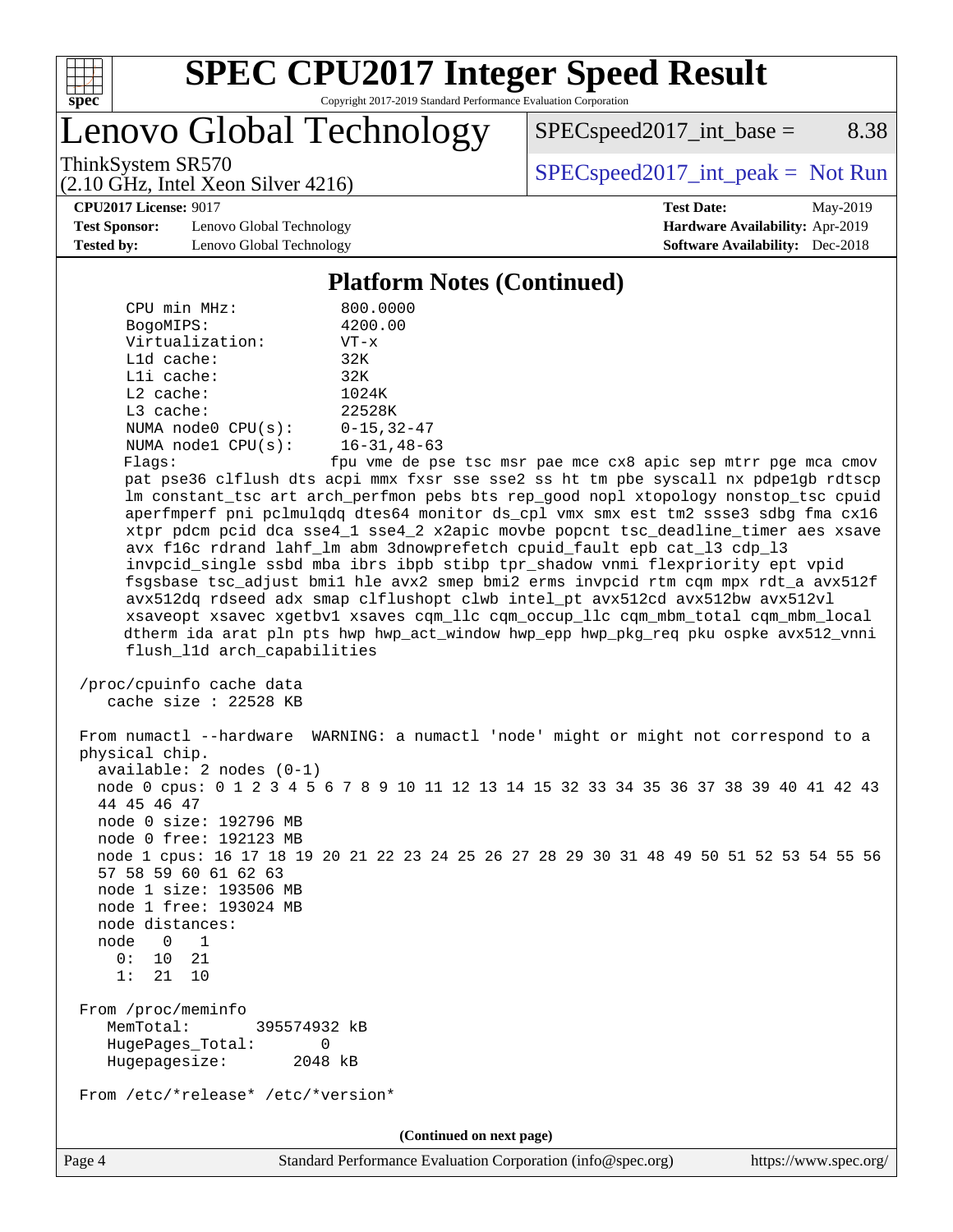

### Lenovo Global Technology

ThinkSystem SR570<br>  $SPEC speed2017\_int\_peak = Not Run$ 

 $SPEC speed2017\_int\_base =$  8.38

(2.10 GHz, Intel Xeon Silver 4216)

**[Test Sponsor:](http://www.spec.org/auto/cpu2017/Docs/result-fields.html#TestSponsor)** Lenovo Global Technology **[Hardware Availability:](http://www.spec.org/auto/cpu2017/Docs/result-fields.html#HardwareAvailability)** Apr-2019 **[Tested by:](http://www.spec.org/auto/cpu2017/Docs/result-fields.html#Testedby)** Lenovo Global Technology **[Software Availability:](http://www.spec.org/auto/cpu2017/Docs/result-fields.html#SoftwareAvailability)** Dec-2018

**[CPU2017 License:](http://www.spec.org/auto/cpu2017/Docs/result-fields.html#CPU2017License)** 9017 **[Test Date:](http://www.spec.org/auto/cpu2017/Docs/result-fields.html#TestDate)** May-2019

### **[Platform Notes \(Continued\)](http://www.spec.org/auto/cpu2017/Docs/result-fields.html#PlatformNotes)**

```
 SuSE-release:
       SUSE Linux Enterprise Server 12 (x86_64)
       VERSION = 12
       PATCHLEVEL = 4
       # This file is deprecated and will be removed in a future service pack or release.
       # Please check /etc/os-release for details about this release.
    os-release:
       NAME="SLES"
       VERSION="12-SP4"
       VERSION_ID="12.4"
       PRETTY_NAME="SUSE Linux Enterprise Server 12 SP4"
       ID="sles"
       ANSI_COLOR="0;32"
       CPE_NAME="cpe:/o:suse:sles:12:sp4"
 uname -a:
   Linux linux-dl3d 4.12.14-94.41-default #1 SMP Wed Oct 31 12:25:04 UTC 2018 (3090901)
    x86_64 x86_64 x86_64 GNU/Linux
 Kernel self-reported vulnerability status:
 CVE-2017-5754 (Meltdown): Not affected
 CVE-2017-5753 (Spectre variant 1): Mitigation: __user pointer sanitization
 CVE-2017-5715 (Spectre variant 2): Mitigation: Indirect Branch Restricted Speculation,
 IBPB, IBRS_FW
 run-level 3 May 9 17:46
 SPEC is set to: /home/cpu2017-1.0.5-ic19.0u1
    Filesystem Type Size Used Avail Use% Mounted on
    /dev/sda3 xfs 892G 31G 861G 4% /
 Additional information from dmidecode follows. WARNING: Use caution when you interpret
 this section. The 'dmidecode' program reads system data which is "intended to allow
 hardware to be accurately determined", but the intent may not be met, as there are
 frequent changes to hardware, firmware, and the "DMTF SMBIOS" standard.
   BIOS Lenovo -[TEE135L-2.10]- 01/10/2019
  Memory:
    4x NO DIMM NO DIMM
    12x Samsung M393A4K40CB2-CVF 32 GB 2 rank 2933, configured at 2400
 (End of data from sysinfo program)
```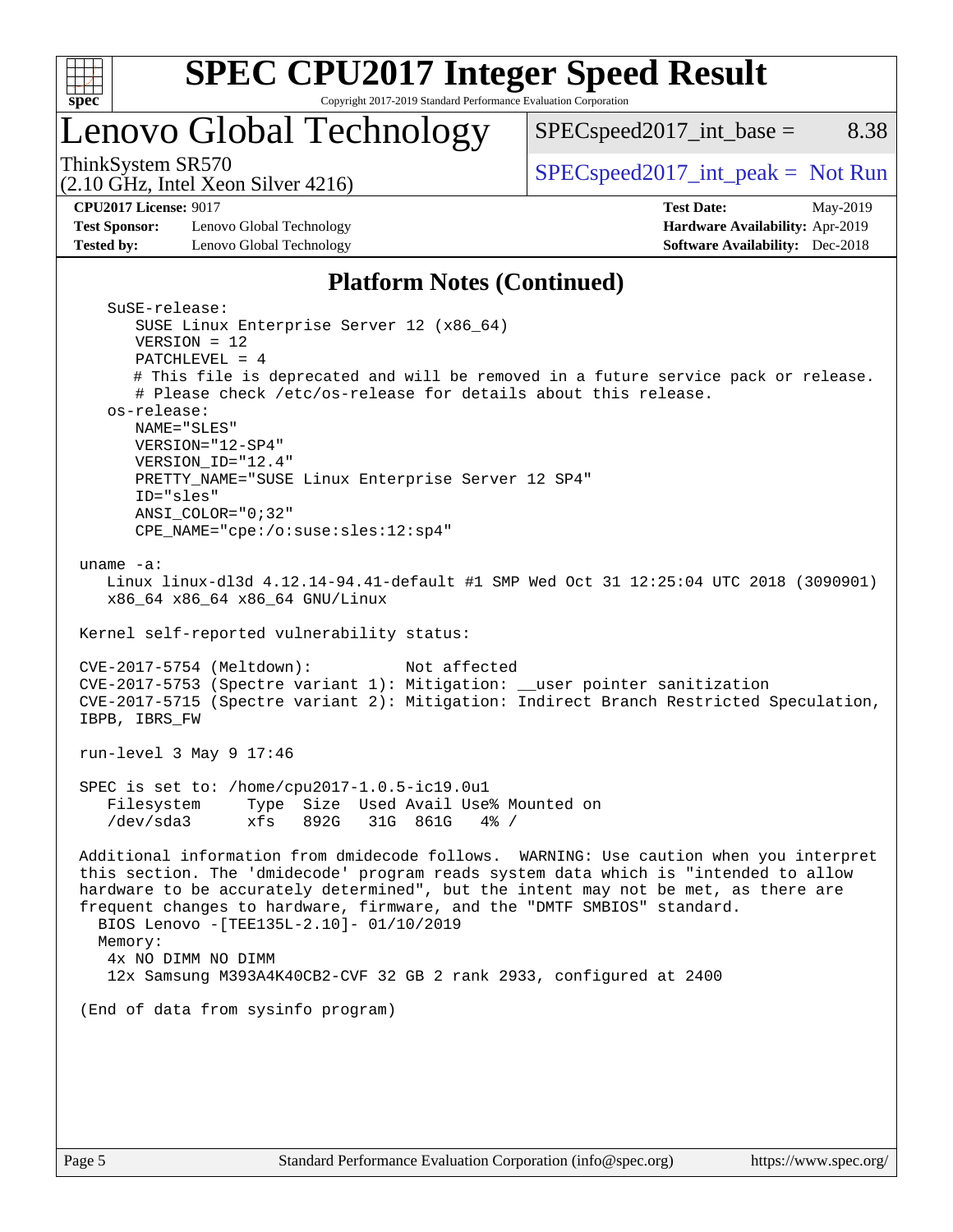

### Lenovo Global Technology

 $SPEC speed2017\_int\_base =$  8.38

(2.10 GHz, Intel Xeon Silver 4216)

ThinkSystem SR570<br>  $\begin{array}{c|c}\n\text{SPEC speed2017\_int\_peak} = \text{Not Run} \\
\hline\n\end{array}$ 

**[Test Sponsor:](http://www.spec.org/auto/cpu2017/Docs/result-fields.html#TestSponsor)** Lenovo Global Technology **[Hardware Availability:](http://www.spec.org/auto/cpu2017/Docs/result-fields.html#HardwareAvailability)** Apr-2019 **[Tested by:](http://www.spec.org/auto/cpu2017/Docs/result-fields.html#Testedby)** Lenovo Global Technology **[Software Availability:](http://www.spec.org/auto/cpu2017/Docs/result-fields.html#SoftwareAvailability)** Dec-2018

**[CPU2017 License:](http://www.spec.org/auto/cpu2017/Docs/result-fields.html#CPU2017License)** 9017 **[Test Date:](http://www.spec.org/auto/cpu2017/Docs/result-fields.html#TestDate)** May-2019

### **[Compiler Version Notes](http://www.spec.org/auto/cpu2017/Docs/result-fields.html#CompilerVersionNotes)**

### **[Base Compiler Invocation](http://www.spec.org/auto/cpu2017/Docs/result-fields.html#BaseCompilerInvocation)**

[C benchmarks](http://www.spec.org/auto/cpu2017/Docs/result-fields.html#Cbenchmarks): [icc -m64 -std=c11](http://www.spec.org/cpu2017/results/res2019q2/cpu2017-20190513-13869.flags.html#user_CCbase_intel_icc_64bit_c11_33ee0cdaae7deeeab2a9725423ba97205ce30f63b9926c2519791662299b76a0318f32ddfffdc46587804de3178b4f9328c46fa7c2b0cd779d7a61945c91cd35)

[C++ benchmarks:](http://www.spec.org/auto/cpu2017/Docs/result-fields.html#CXXbenchmarks) [icpc -m64](http://www.spec.org/cpu2017/results/res2019q2/cpu2017-20190513-13869.flags.html#user_CXXbase_intel_icpc_64bit_4ecb2543ae3f1412ef961e0650ca070fec7b7afdcd6ed48761b84423119d1bf6bdf5cad15b44d48e7256388bc77273b966e5eb805aefd121eb22e9299b2ec9d9)

[Fortran benchmarks](http://www.spec.org/auto/cpu2017/Docs/result-fields.html#Fortranbenchmarks): [ifort -m64](http://www.spec.org/cpu2017/results/res2019q2/cpu2017-20190513-13869.flags.html#user_FCbase_intel_ifort_64bit_24f2bb282fbaeffd6157abe4f878425411749daecae9a33200eee2bee2fe76f3b89351d69a8130dd5949958ce389cf37ff59a95e7a40d588e8d3a57e0c3fd751)

### **[Base Portability Flags](http://www.spec.org/auto/cpu2017/Docs/result-fields.html#BasePortabilityFlags)**

 600.perlbench\_s: [-DSPEC\\_LP64](http://www.spec.org/cpu2017/results/res2019q2/cpu2017-20190513-13869.flags.html#b600.perlbench_s_basePORTABILITY_DSPEC_LP64) [-DSPEC\\_LINUX\\_X64](http://www.spec.org/cpu2017/results/res2019q2/cpu2017-20190513-13869.flags.html#b600.perlbench_s_baseCPORTABILITY_DSPEC_LINUX_X64) 602.gcc\_s: [-DSPEC\\_LP64](http://www.spec.org/cpu2017/results/res2019q2/cpu2017-20190513-13869.flags.html#suite_basePORTABILITY602_gcc_s_DSPEC_LP64) 605.mcf\_s: [-DSPEC\\_LP64](http://www.spec.org/cpu2017/results/res2019q2/cpu2017-20190513-13869.flags.html#suite_basePORTABILITY605_mcf_s_DSPEC_LP64) 620.omnetpp\_s: [-DSPEC\\_LP64](http://www.spec.org/cpu2017/results/res2019q2/cpu2017-20190513-13869.flags.html#suite_basePORTABILITY620_omnetpp_s_DSPEC_LP64)

**(Continued on next page)**

Page 6 Standard Performance Evaluation Corporation [\(info@spec.org\)](mailto:info@spec.org) <https://www.spec.org/>